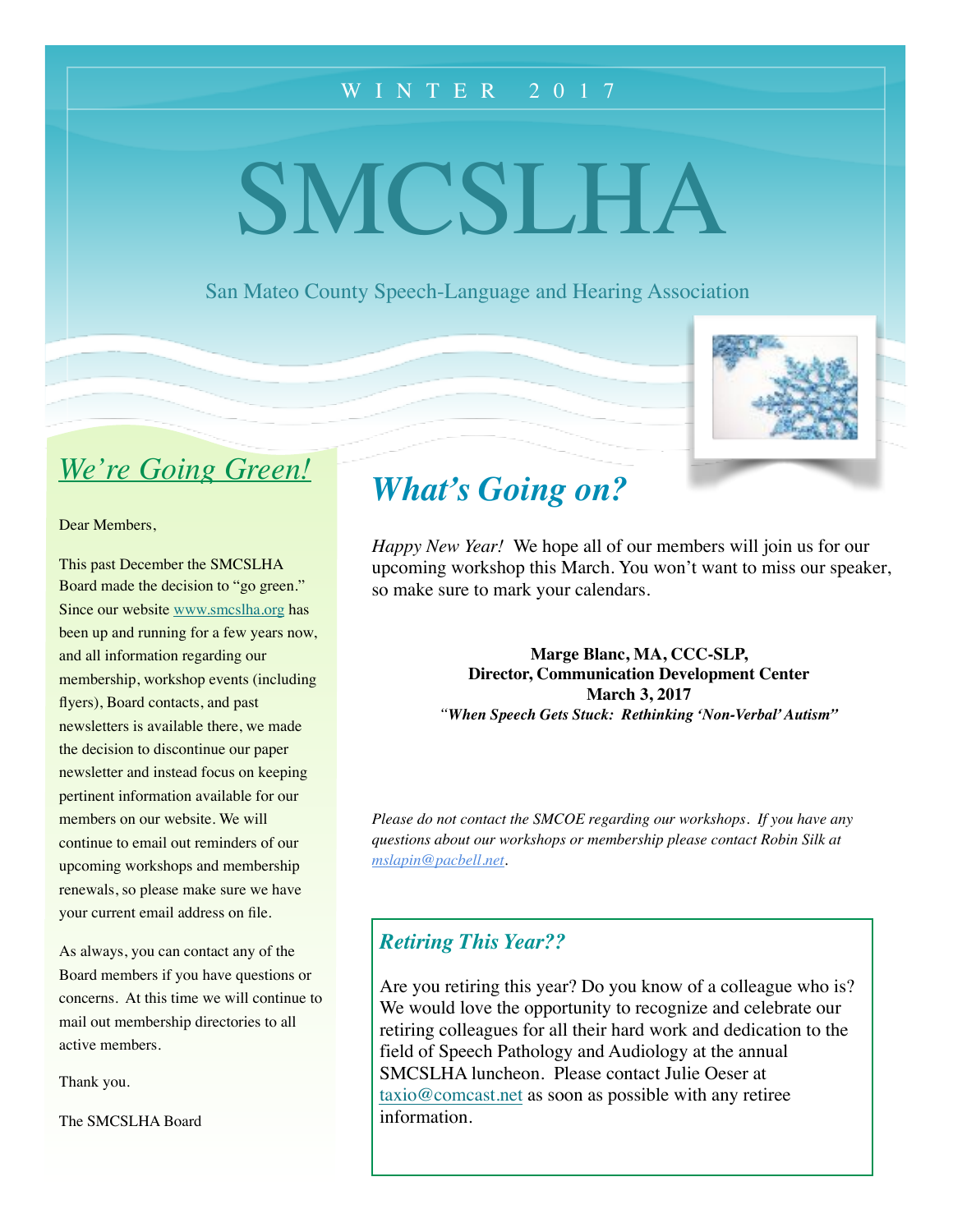# *SMCSLHA Library*

We lend books, DVDs, CDs, and other materials for two weeks at a time. If you wish to borrow any of our materials, please contact Marie Pacquet at [mbpacquet@gmail.com](mailto:mbpacquet@gmail.com)

#### **Books:**

How to Stop Drooling/Pam Marshalla How to Stop Thumbsucking/Pam Marshalla Apraxia Uncovered (book and DVD)/Pam Marshalla It's on the Tip of my Tongue/Diane German

#### **DVDs:**

Vowel Tracks (Pam Marshalla) Childhood Apraxia of Speech – Differential DX & Practical TX Strategies (Ruth Stoeckel) Social Thinking: Across the Home and School Day (Michelle Garcia Winner)

#### **CDs:**

Kids Express: Imitation Station Autism: The Parental Roller Coaster by George L. Rodriguez

#### **Tests/Assessments:**

Test of Childhood Stuttering (TOCS) Classroom Performance Assessment (CPA) Hodson Assessment of Phonological Patterns (HAPP-3) –Manual, protocols

#### **Therapy Materials:**

Focus on Fluency: A Tool Kit for Creative Therapy (SuperDuper) Complex Cluster Cards (Jennifer Taps)

# *Need to Contact Us?*

Below is contact information for each of our Board Members.

*Julie Oeser, President* 650-592-9766 Workshop suggestions, student *[taxio@comcast.net](mailto:taxio@comcast.net)* teaching opportunities

**Robin Silk, Co-Secretary** 650-454-0729 Membership, workshop registration, *[mslapin@pacbell.net](mailto:mslapin@pacbell.net)* website

**Marla Levy, Co-Secretary** 650-551-1661 Speaker information, workshop *[marlalevy17@gmail.com](mailto:marlalevy17@gmail.com)* flyers

Tatiana Kwon, Treasurer 408-891-2385 Receipts for workshops & *[tatikwon@gmail.com](mailto:tatikwon@gmail.com)* membership dues

**Marie Pacquet, Product Manager** 650-349-0332 Resource materials library *[mbpacquet@gmail.com](mailto:mbpacquet@gmail.com)*

# *Upcoming Event Information*

- **March 3, 2017 SMCSLHA Workshop -** "When Speech Gets Stuck: Rethinking 'Non-Verbal' Autism"– Presented by Marge Blanc, M.A., CCC-SLP – San Mateo County Office of Education, Redwood City, CA. For more information contact Robin Silk at 650-454-0729 or [mslapin@pacbell.net](mailto:mslapin@pacbell.net)
- **May 12, 2017 SMCSLHA Luncheon**  Details to follow.

We hope to see you at these SMCSLHA events.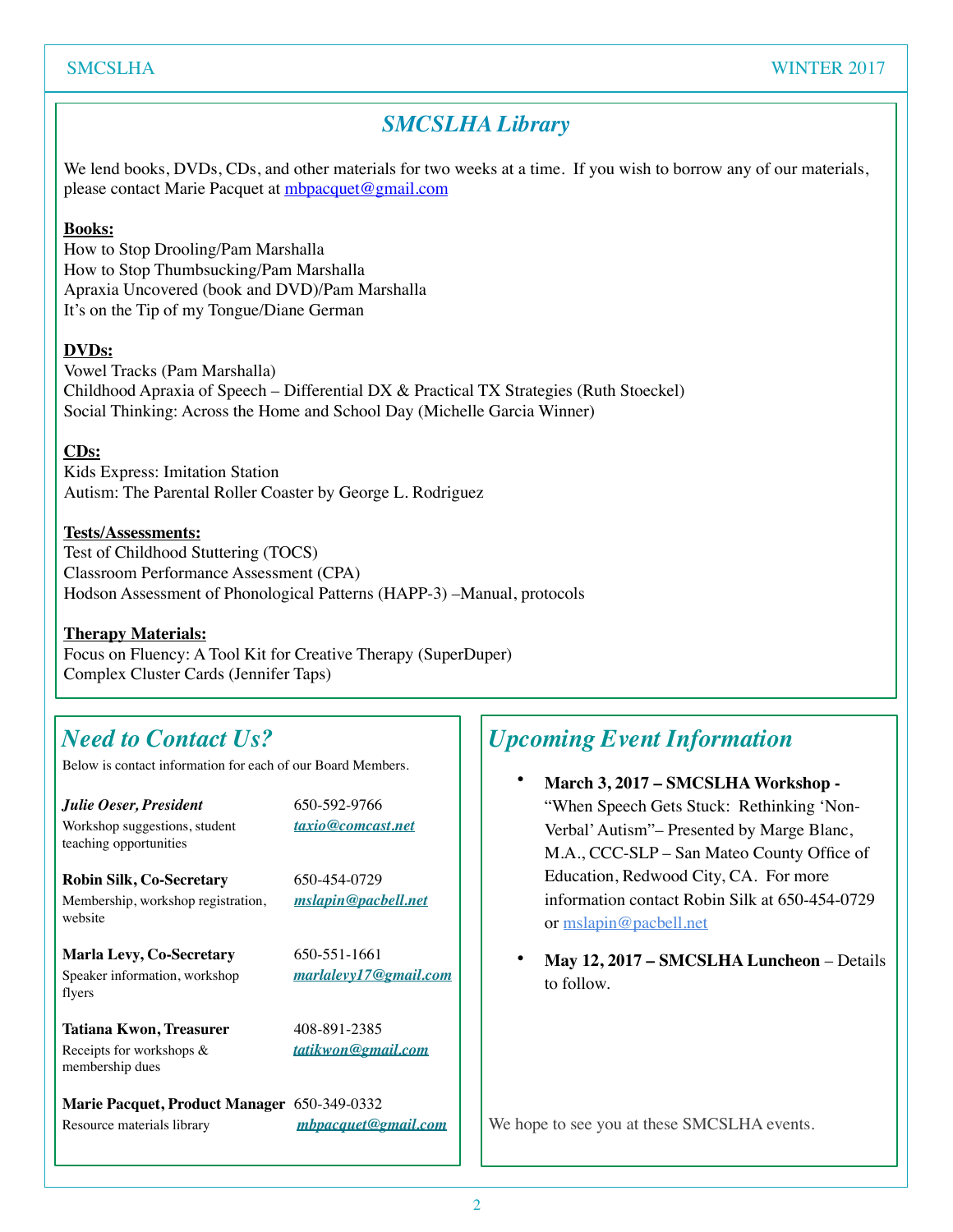## *Licensing Update* ~ Patti Solomon-Rice

#### **Highlights of the November 3-4, 2016 Licensing Board Meeting in Pasadena**  *Update on Board's Sunset Oversite Review Report*

Sunset Review is mandated by the Legislature every four years. The report allows the Legislature to review the laws and regulations pertaining to the board and evaluate its programs and policies, determine whether the board operates and enforces regulatory responsibilities and is carrying out its statutory duties, and examine fiscal management practices and financial relationships with other agencies.

If the Board is successful in meeting these responsibilities, the Board is continued for an additional four years.

Regarding Board action and responses from the most recent 2012 Sunset Report, at that time it was recommended that legislation be passed requiring applicants moving to California and applying for licenses, who held licenses in other states, to produce to the Board a disciplinary data bank report. This was not passed by the Legislature due to the additional costs to the applicant. Since that time, the Board has approved language for a fee increase which has not been enacted. The proposed fee increase would allow the Board to cover the cost of the disciplinary data bank report.

Regarding new issues before the Board since 2012, there are three new issues related to speech-language pathology. 1) Shortages in the speech-language pathology profession: While the Board has significantly decreased the timeframe for processing SLP applications, a severe shortage of SLPs exists in CA. As a result, the Board recommends a) expanding SLP programs in CA beyond the current 18 programs; b) educating school administrators about the differences between the SLP and SLPA scopes of practice; and c) revising the Master Plan to allow UC's to develop master's level programs in speech-language pathology, particularly at those UC campuses operating within medical centers.

2) English language proficiency requirements for foreign-trained speech-language pathology applicants: Whatever the primary language of the consumer, the SLP must be fluent in understanding and using English, as well as be highly intelligible in speaking English. The Board recommends amending current statutes to a) allow the Board to establish a minimum score in English proficiency testing for foreign-trained speech-language pathology applicants to assure adequate English comprehension, English production and English speech intelligibility; and b) waive the above requirement for applicants from English-speaking countries (Canada, UK, Ireland, Australia and New Zealand).

3) Eliminating the speech-language pathology aide designation: The speech-language pathology aide designation regulations require no formal education, no licensure, no continuing education and no disciplinary actions for maintaining registration, unlike the SLPA. The Board recommends eliminating the speech-language pathology aide designation as SLPA licensure provides far more consumer protection and serves the same role as the speech-language pathology aide.

#### *Update on Speech-Language Pathology Service Credential/Variable Term Waiver -*

Dr. Dee Parker, SLP member of SLPAHADB, has been in contact with representatives from the CDE (California Department of Education) and the CTC. It was determined that a collaborative effort between the three organizations is needed to create a onepage fact sheet on CDE letterhead that defines the scopes of practice of the SLPA and SLP and highlights the need for SLPA supervision by SLPs. The fact sheet would be distributed to the appropriate personnel within public school districts.

#### *Update by Executive Officer*

Executive Office Paul Sanchez reported:

• The Board was successful in gaining an additional position through the state budget process. One permanently funded licensing analyst was hired in September, 2016 with a primary responsibility for processing licensing applications.